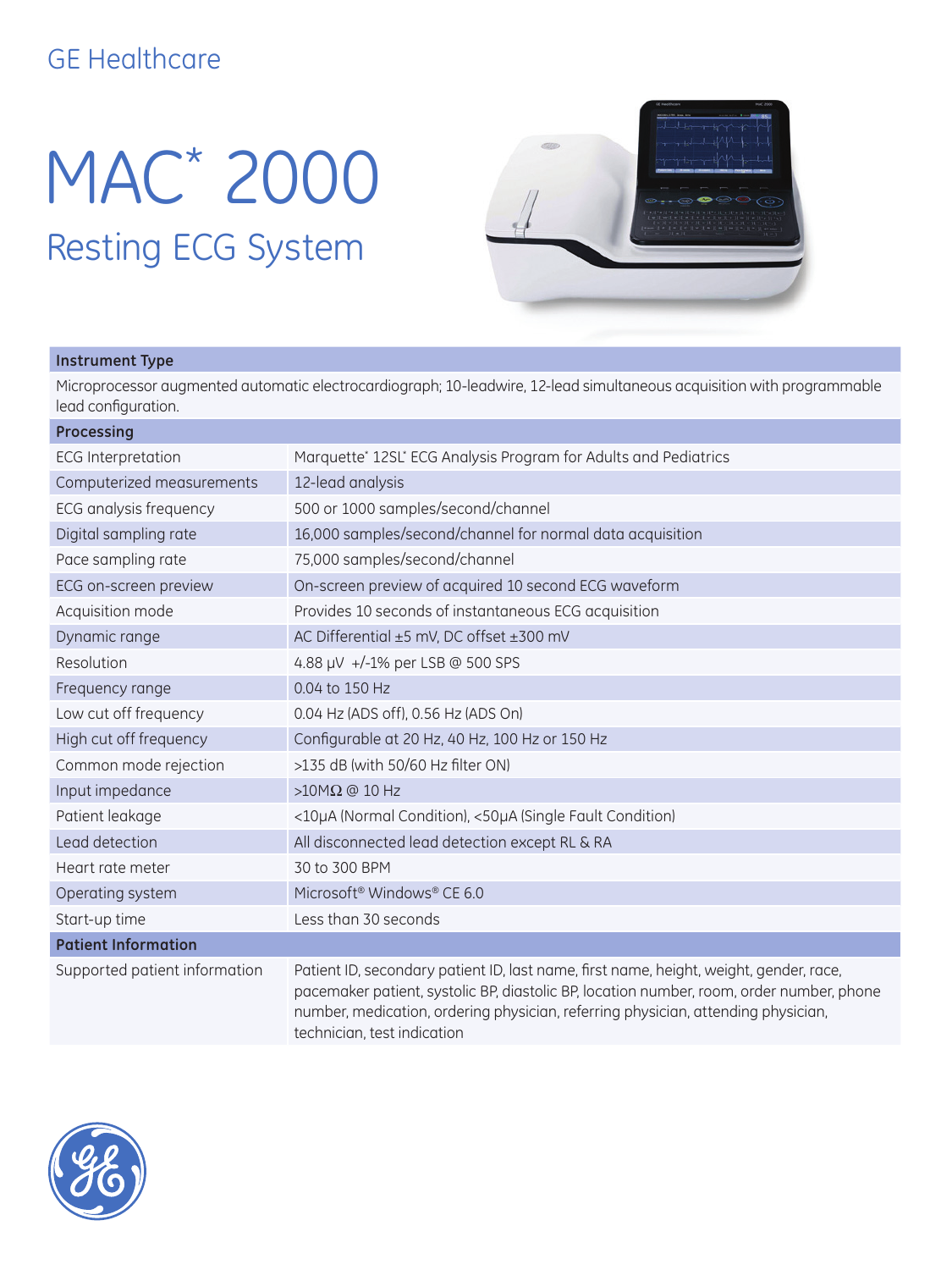| <b>Display</b>                                 |                                                                                                                                                                                   |  |
|------------------------------------------------|-----------------------------------------------------------------------------------------------------------------------------------------------------------------------------------|--|
| Display type                                   | 7 in. color TFT display with support of minimum 32K colors                                                                                                                        |  |
| Display resolution                             | WVGA resolution - 800 x 480                                                                                                                                                       |  |
| Display data                                   | Heart rate, patient ID, clock, battery power indicator, waveforms, lead lables, speed, gain<br>and filter settings, warning messages, prompts, help messages, and 12-lead display |  |
| Writer                                         |                                                                                                                                                                                   |  |
| Writer technology                              | Thermal dot array                                                                                                                                                                 |  |
| Writer speed                                   | 5, 12.5, 25, and 50 mm/s                                                                                                                                                          |  |
| Number of traces                               | Up to 12 ECG traces                                                                                                                                                               |  |
| Writer sensitivity/gain                        | 2.5, 5, 10, 20, 40 mm/mV                                                                                                                                                          |  |
| Writer speed accuracy                          | 5, 12.5 mm/s @ ±5% and 25, 50 mm/s @ ±2%                                                                                                                                          |  |
| Writer amplitude accuracy                      | ±5%                                                                                                                                                                               |  |
| Writer resolution                              | Horizontal 40 dots/mm @ 25 mm/s, 8 dots/mm vertical                                                                                                                               |  |
| Paper type                                     | Z-fold Thermal Paper with pre-printed grid and perforation with Queue mark or Queue hole                                                                                          |  |
| Paper size                                     | Letter size 8.5 x 11 inches (214.6 mm x 280 mm)<br>A4 size 8.27 x 11.7 inches (210 mm x 297.5 mm) (Modified Letter)                                                               |  |
| <b>Keyboard</b>                                |                                                                                                                                                                                   |  |
| Type                                           | Membrane keyboard with tactile feedback - Soft function keys, alphanumeric keys<br>(Qwerty key set), writer controls and Trim Pad cursor controls                                 |  |
| <b>Operating modes and additional features</b> |                                                                                                                                                                                   |  |
|                                                |                                                                                                                                                                                   |  |
| Resting ECG mode                               | Records and prints 12-lead resting ECGs with 10 seconds duration as a standard feature                                                                                            |  |
| Arrhythmia mode                                | Continuously monitors ECG and prints report when arrhythmia events of the user-selected<br>class occur                                                                            |  |
| Hookup advisor                                 | Provides visual indication of signal quality                                                                                                                                      |  |
| Multi-language support                         | Supports 19 languages in User Interface and 31 languages in User Manual                                                                                                           |  |
| Order manager                                  | Provides an interface for managing orders                                                                                                                                         |  |
| File manager                                   | Provides an interface for managing ECG Records                                                                                                                                    |  |
| System setup                                   | Provides an interface for managing Device Configuration                                                                                                                           |  |
| <b>Pharma Application Options</b>              |                                                                                                                                                                                   |  |
| Pharma application                             | Pharma application options include:                                                                                                                                               |  |
|                                                | • Audit trail export                                                                                                                                                              |  |
|                                                | • CT Data Guard                                                                                                                                                                   |  |
|                                                | • High security login protection                                                                                                                                                  |  |
| <b>External Peripherals</b>                    |                                                                                                                                                                                   |  |
| Keyboard                                       | Standard USB English Keyboard                                                                                                                                                     |  |
| Barcode reader                                 | Jadak-1799                                                                                                                                                                        |  |

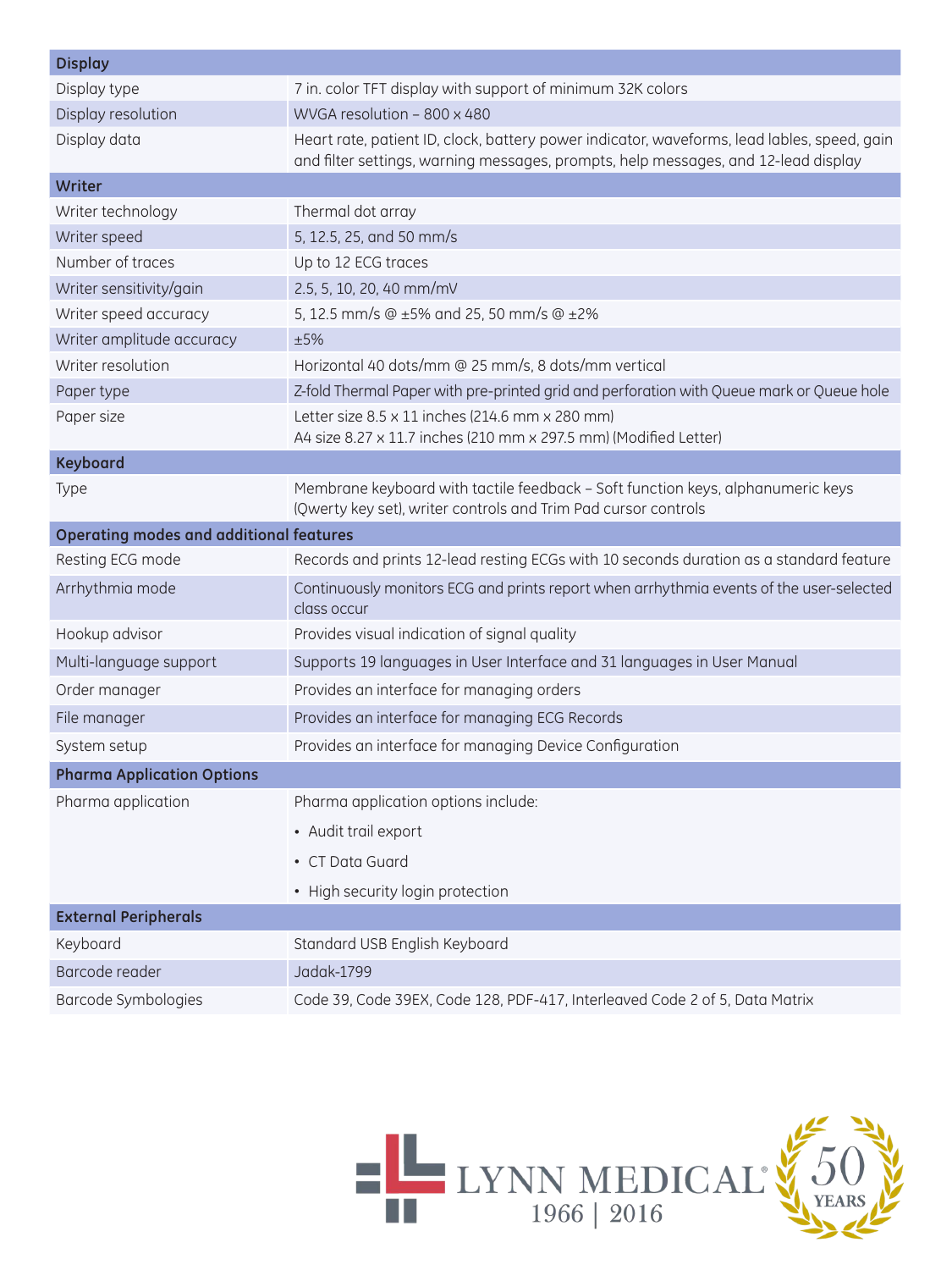#### **Communication**

• Internal modem, Secured Digital card, Serial, LAN, and WIFI communicates outbound to MUSE\* and CS

| • Internal modem, LAN, and WIFI communicates inbound to MUSE |                                                                                                                                                                                |  |
|--------------------------------------------------------------|--------------------------------------------------------------------------------------------------------------------------------------------------------------------------------|--|
| RS232 serial cable                                           | ECG Transmission with A5 & CSI Protocol                                                                                                                                        |  |
| Internal Modem                                               | <b>ECG Transmission with CSI Protocol</b>                                                                                                                                      |  |
| Supported MUSE/CS                                            | Compatible with MUSE V7.1.1 and MUSE 8.0.1/CS V6.51, CS V6.61, and CS V6.71                                                                                                    |  |
| RJ45 Wired LAN                                               | ECG Transmission with CSI, DCP Protocol and Shared Directory                                                                                                                   |  |
| Wireless LAN (WIFI)                                          | ECG Transmission with CSI, DCP Protocol and Shared Directory                                                                                                                   |  |
| WiFi Authentication Protocols                                | Open, Shared, WPA-PSK <sup>+</sup> , WPA2-PSK <sup>+</sup>                                                                                                                     |  |
| WiFi Encryption                                              | • Disabled (for Open authentication)                                                                                                                                           |  |
|                                                              | • WEP (for Shared and Open authentications)                                                                                                                                    |  |
|                                                              | • TKIP (for WPA-PSK and WPA2-PSK authentications)                                                                                                                              |  |
|                                                              | • AES (for WPA-PSK and WPA2-PSK authentications)                                                                                                                               |  |
| <b>Storage</b>                                               |                                                                                                                                                                                |  |
| <b>ECG Storage Format</b>                                    | XML format, Hilltop format, PDF storage format                                                                                                                                 |  |
| <b>Storage Capacity</b>                                      | Internal storage of 100 or 200 ECGs                                                                                                                                            |  |
| <b>Accessories</b>                                           |                                                                                                                                                                                |  |
| <b>ECG Cables/Leadwires</b>                                  | • IEC/AHA Patient cable                                                                                                                                                        |  |
|                                                              | • IEC/AHA Set of leadwires (4mm connector, defibrillator proof)                                                                                                                |  |
| <b>ECG Adapter</b>                                           | • IEC/AHA Kit Adapter, 10 set Banana                                                                                                                                           |  |
|                                                              | • Electrode Prep Pads, CLIP Universal GE 10/Pkg                                                                                                                                |  |
| Electrodes                                                   | • Baby MAC electrodes                                                                                                                                                          |  |
|                                                              | · Silver Mactrode Plus 1000/CASE                                                                                                                                               |  |
| Other accessories                                            | • Electrode Cream 250g bottle, Electrode Spray                                                                                                                                 |  |
|                                                              | • Z-fold Thermal Paper with pre-printed grid and perforation with Queue mark or<br>Queue hole (150 sheets/pack, 1500 sheets/case)                                              |  |
|                                                              | • USB data matrix barcode scanner                                                                                                                                              |  |
| <b>Electrical</b>                                            |                                                                                                                                                                                |  |
| Power supply                                                 | Internal AC/DC or battery operation                                                                                                                                            |  |
| AC/DC operation specifications                               | Input voltage: 100 to 240 VAC ±10%                                                                                                                                             |  |
|                                                              | Input current: Maximum 1.5A in voltage range 115 V to 230 V AC                                                                                                                 |  |
|                                                              | Input frequency: 47 to 63 Hz                                                                                                                                                   |  |
| <b>Battery specifications</b>                                | Battery type: Replaceable and rechargeable, Lithium Ion                                                                                                                        |  |
|                                                              | Battery capacity: 14.4V and 16.8V Max @ 2.2 AH ±10%; 100 single page resting ECG<br>recordings or 3 hours (typical) of continuous monitoring without<br>printing, at a minimum |  |
|                                                              | Battery charge time: Approximately 3.5 hours after low battery shut down (with device off)                                                                                     |  |

†Certain network settings are required for WPA-PSK and WPA2-PSK support. To determine whether your network is compatible, please refer to the MAC 2000 site survey document 2053535-067.